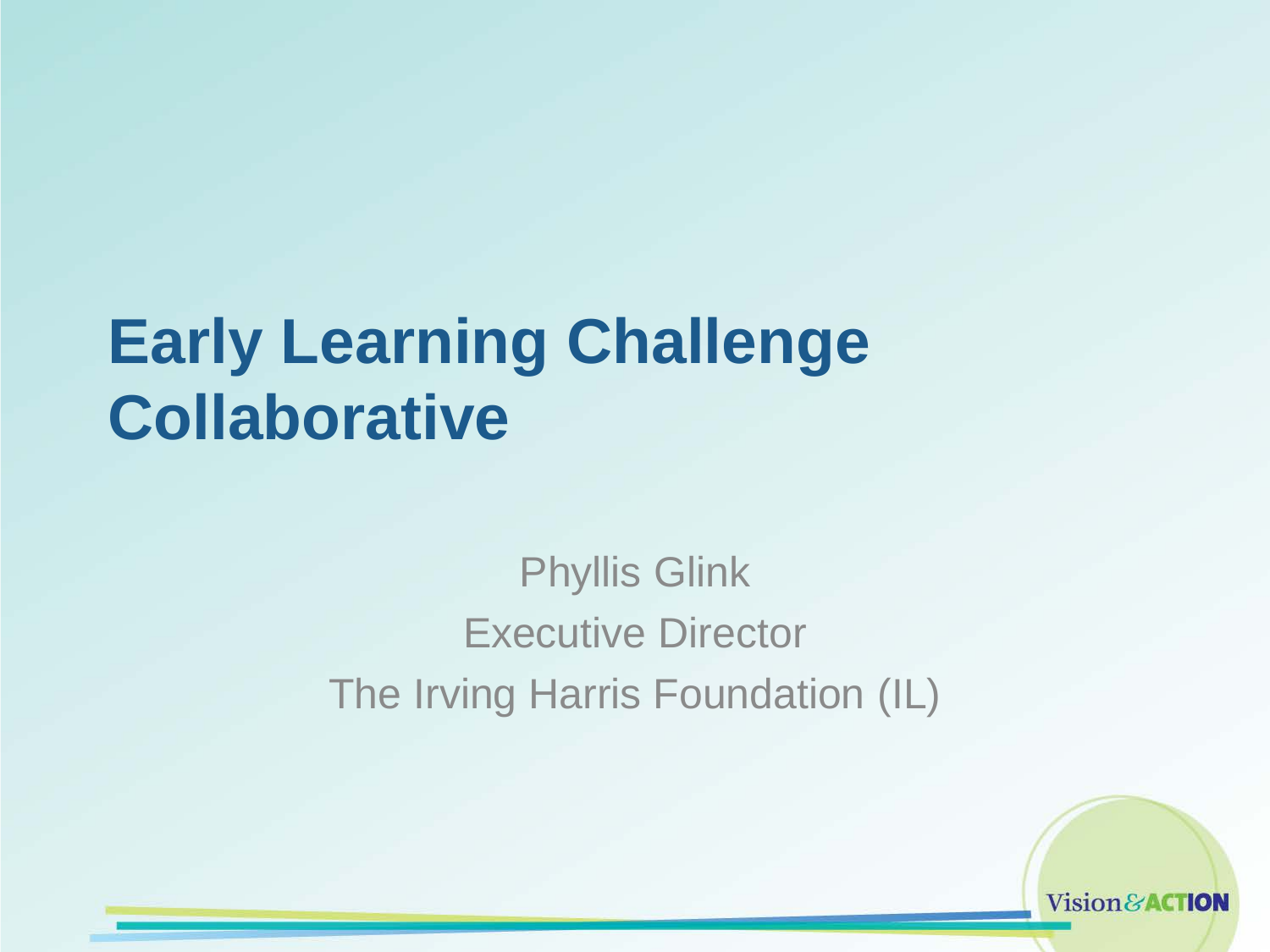# **Evolution of a Collaboration**

#### Presentation Overview

- **To Collaborate or Not To Collaborate**  That is the **Question**
- **Funder Collaboratives -** Essential Elements for **Success**
- **The Early Learning Challenge Collaborative**  The Power of Relationships



Vision&**AC**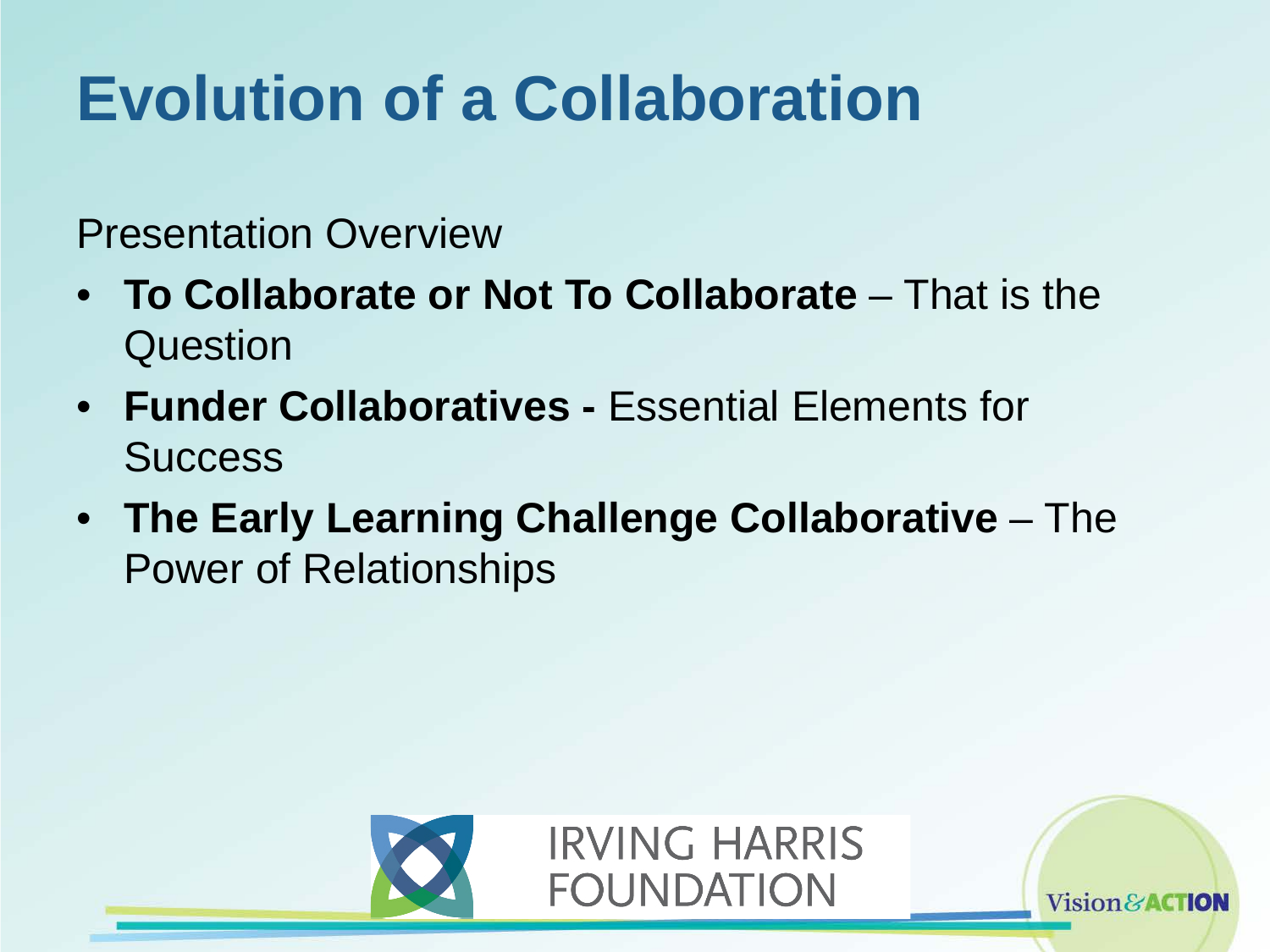### **Reasons to Collaborate**

- The issue you are addressing is either too big or too complex for one foundation alone
- Joining with other foundations will elevate the issue to a higher level and that elevation will positively impact the issue
- Emulate best practice
- Aligning and leveraging resources can lead to better outcomes and greater efficiencies



**IRVING HARRIS FOUNDATION** 

Vision $\mathcal S$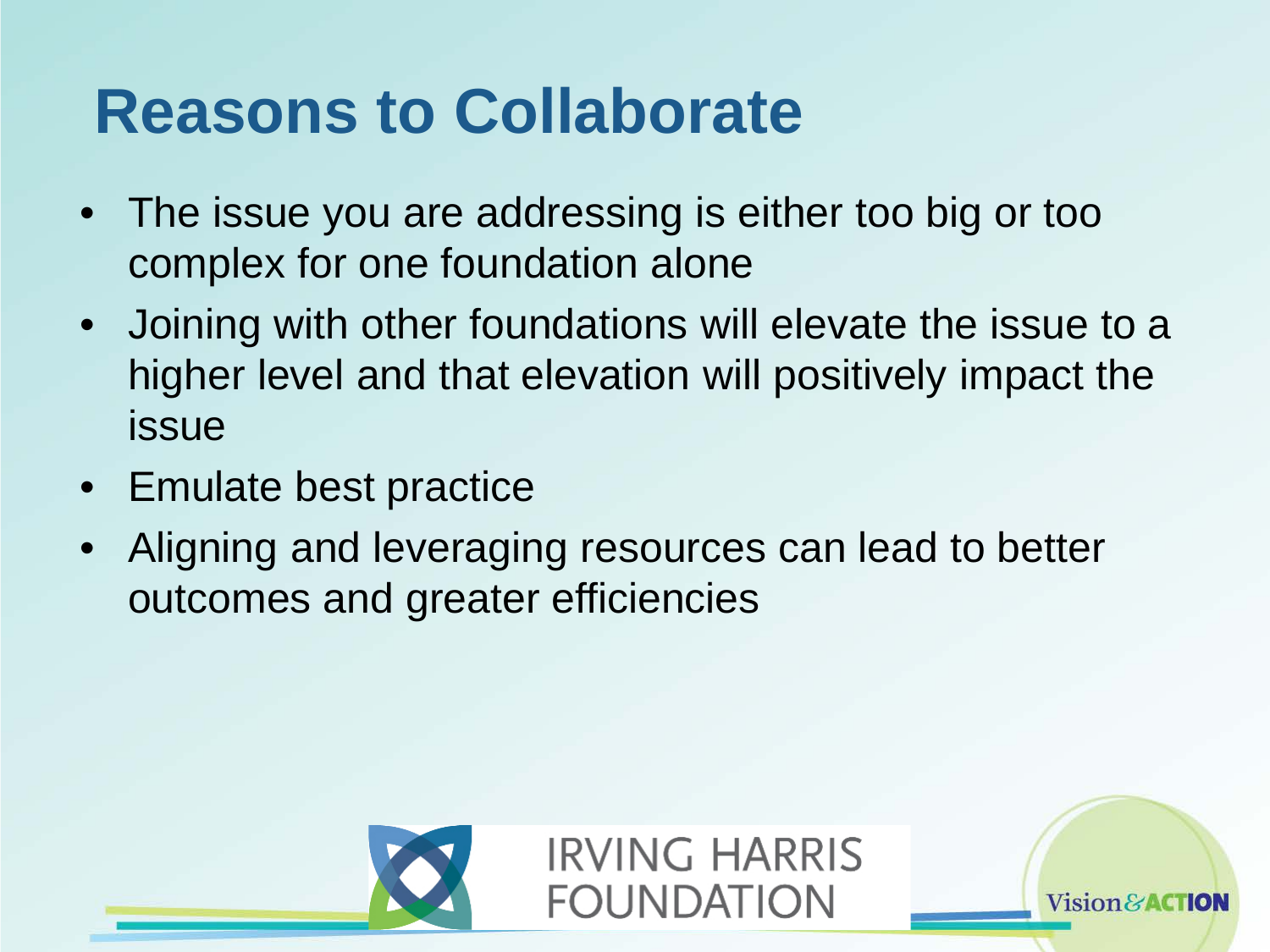#### **Elements of Successful Collaborations**

- Strong and trusting relationships
- Willingness to listen well
- Flexibility
- Shared vision and aligned broad goals
- Clear governance structure
- **Equal voice**



Vision&**AC**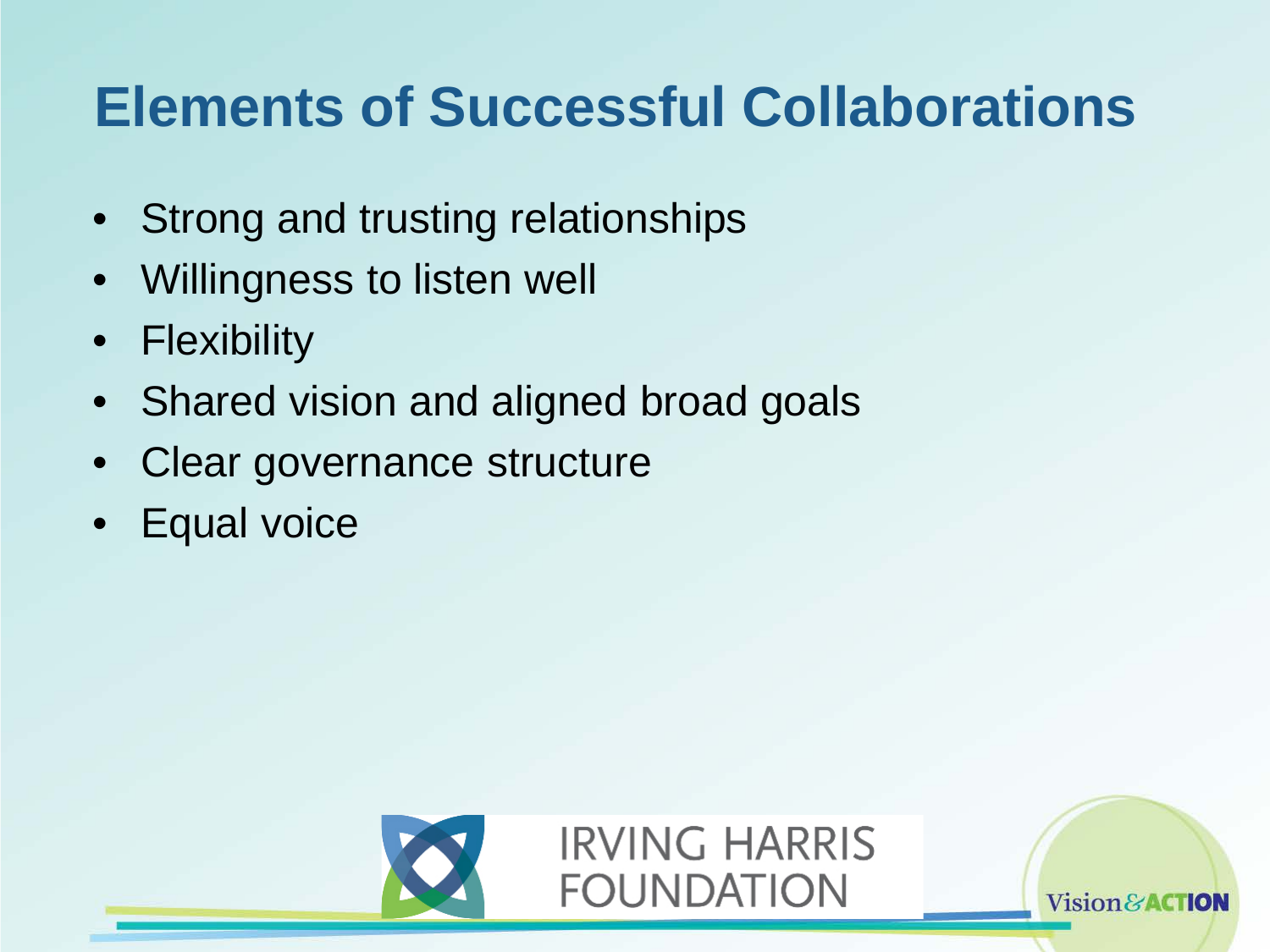#### **Importance of Long-term Relationships**

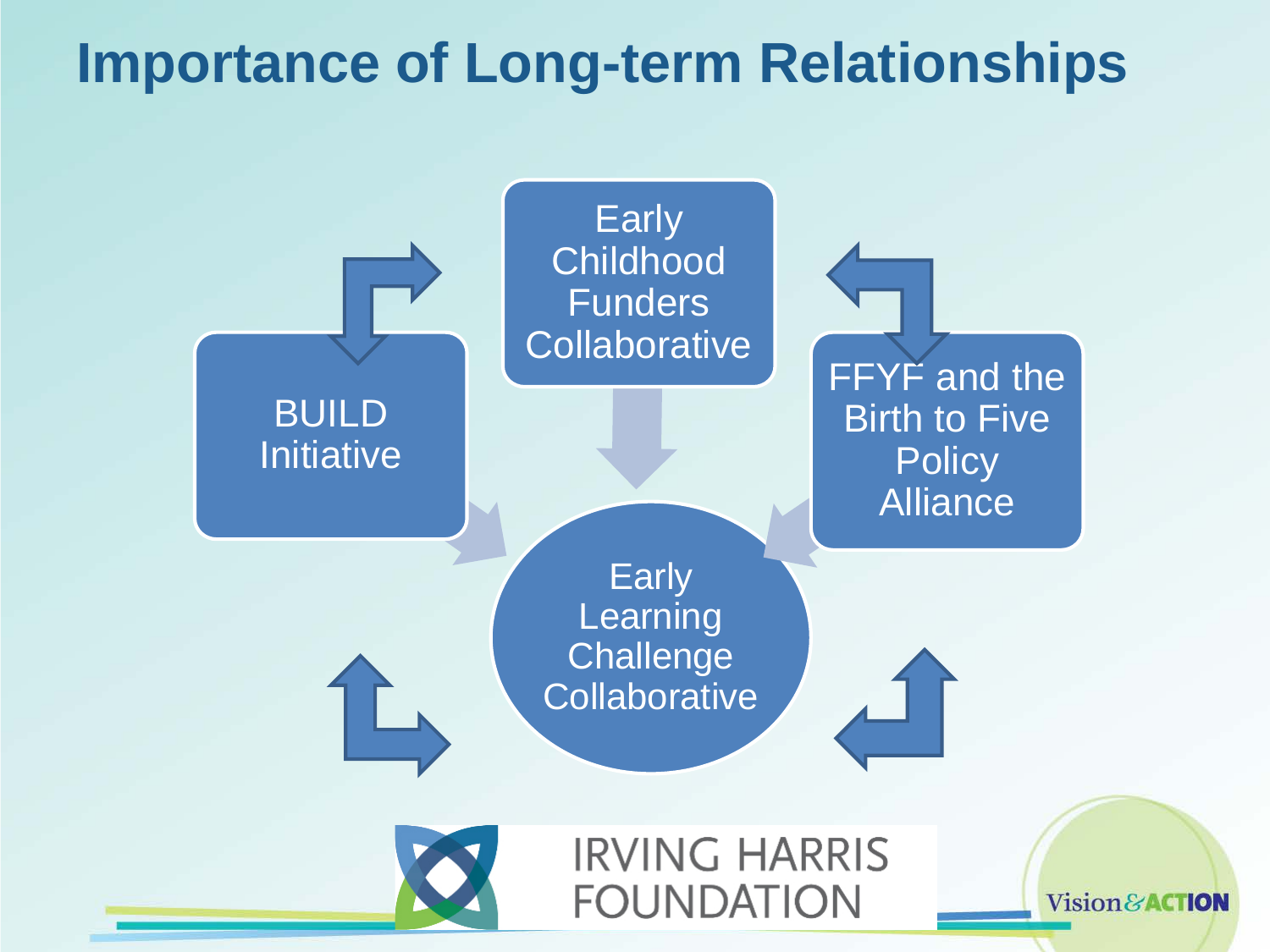

#### A partnership between BUILD and the First Five Years Fund - Supported by a funding collaborative





**IRVING HARRIS FOUNDATION** 

Vision&ACTION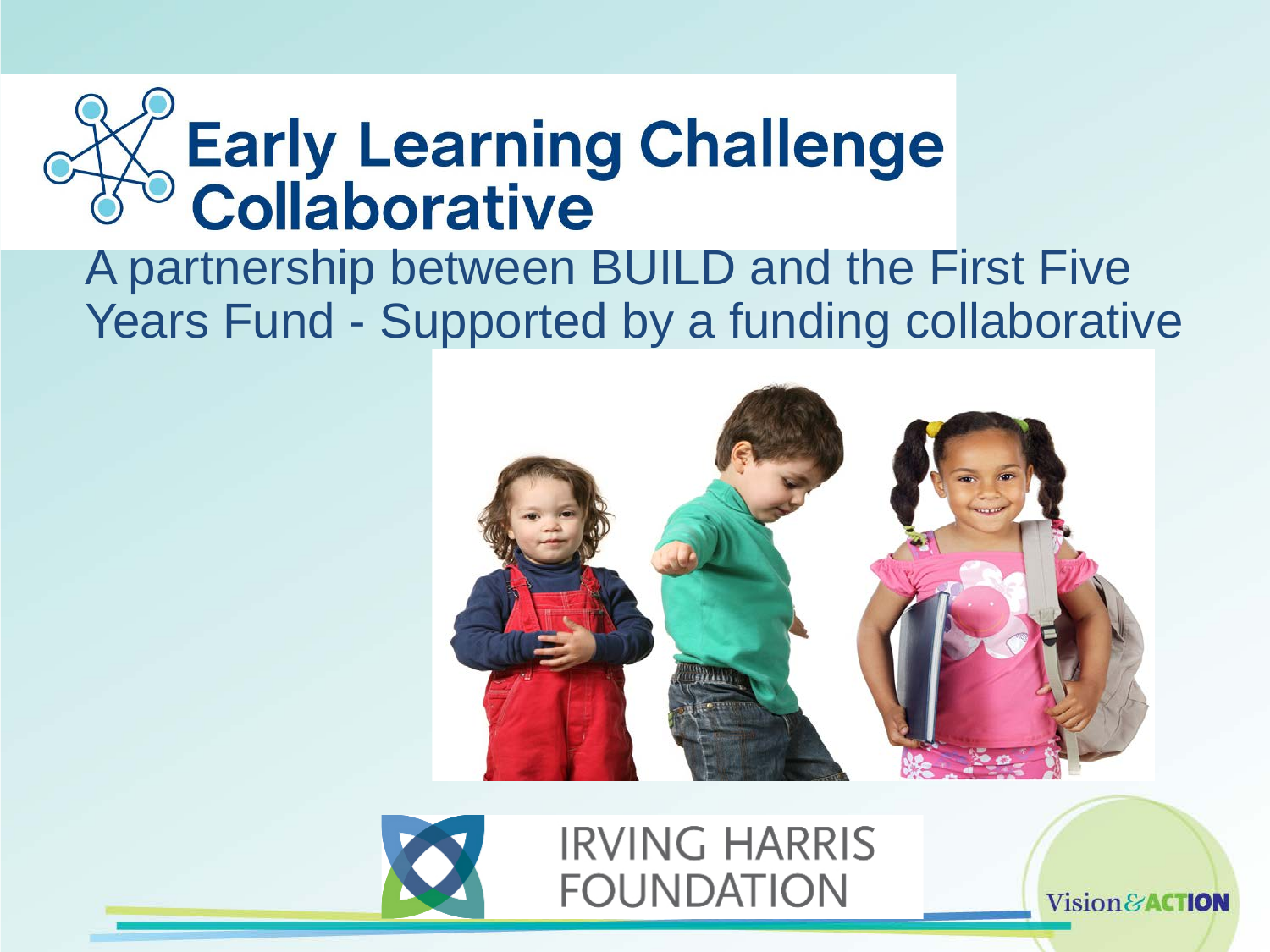# **Seizing the Opportunity**

- Funders joined to support the establishment of the Early Learning Challenge Collaborative to leverage public funding
- Brought together:
	- $\checkmark$  BUILD—leading early childhood systems building
	- $\checkmark$  First Five Years Fund—federal advocates with an education frame

**IRVING HARRIS** 

Vision&

**FOUNDATION** 



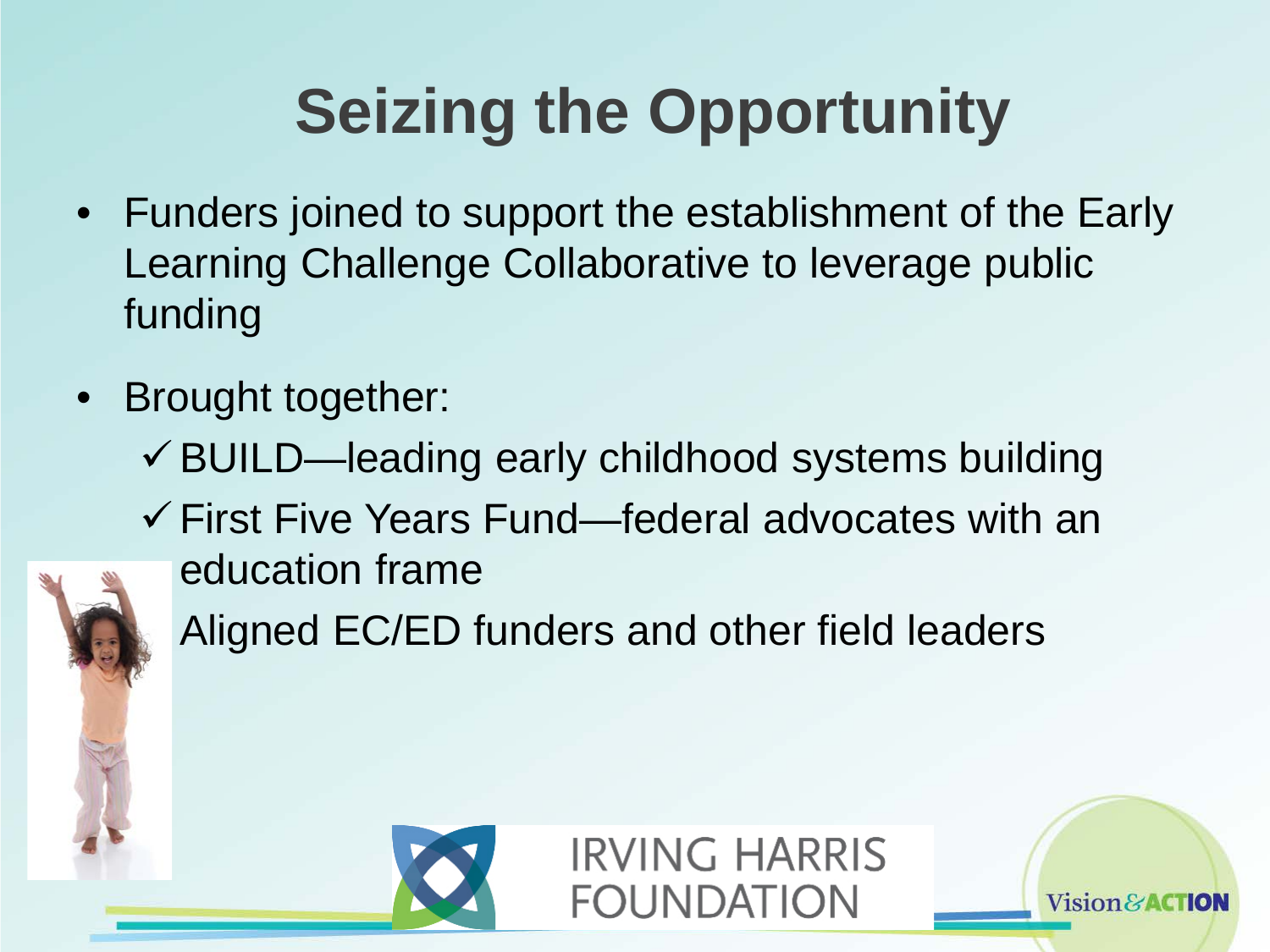### **Early Learning Challenge Collaborative**

#### • **Values**

- Non partisan
- Help each state take its next best step

### • **Vision of what it takes**

- Assertive leadership
- Coherent organizational structure
- Commitment to high quality
- Focus on high-needs children birth to age  $f^{\text{in}}$
- Commitment to develop needed systems



**IRVING HARRIS FOUNDATION** 

**Vision&**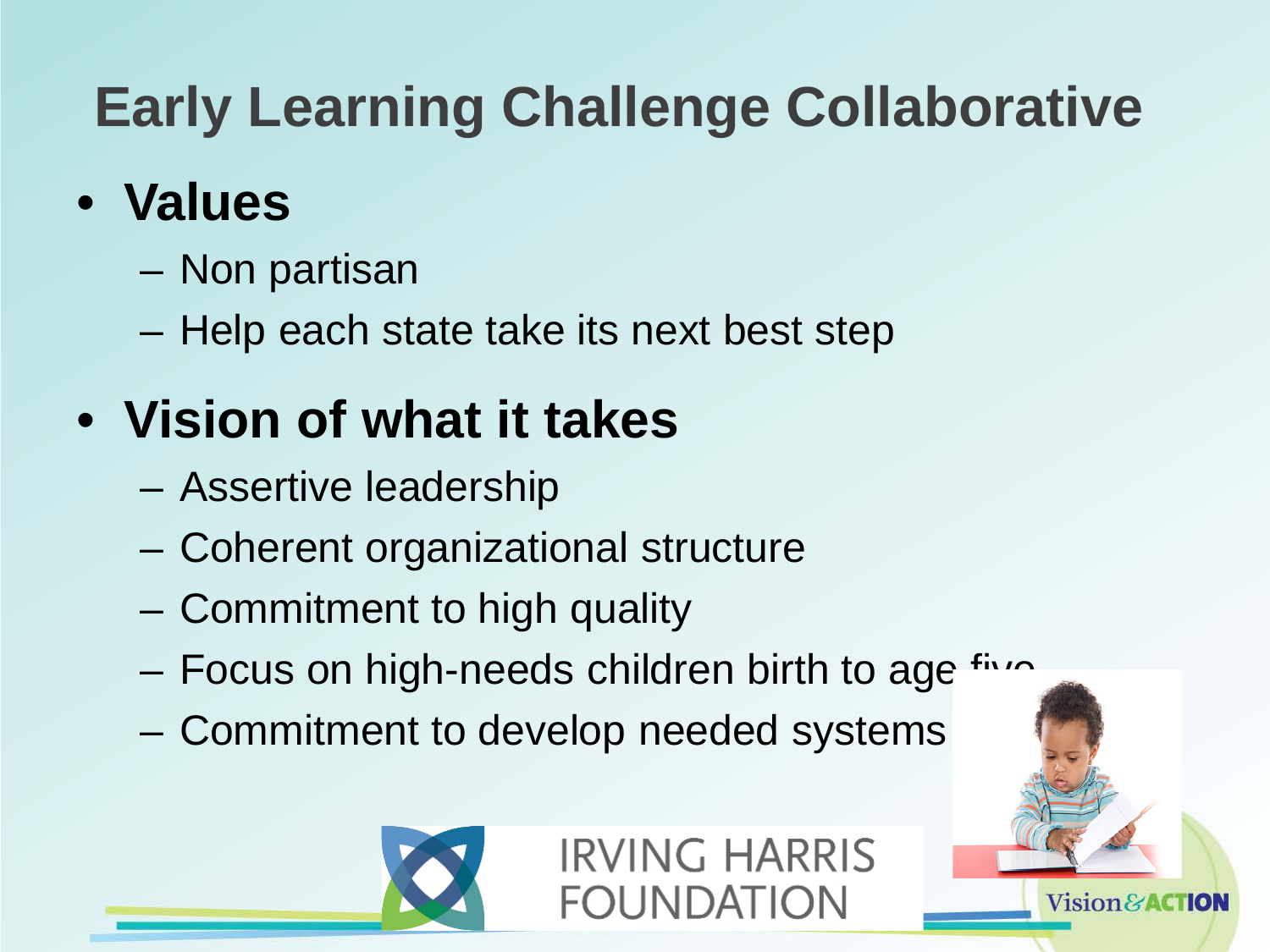## **Funder Roles**

- Provide funding for ELCC
- Participate on Core Advisors Group which includes two foundation leaders
- Support collaborative staff, TA consultants, meetings & webinars
- Align funding
- Bridge the EC/K-12 divide





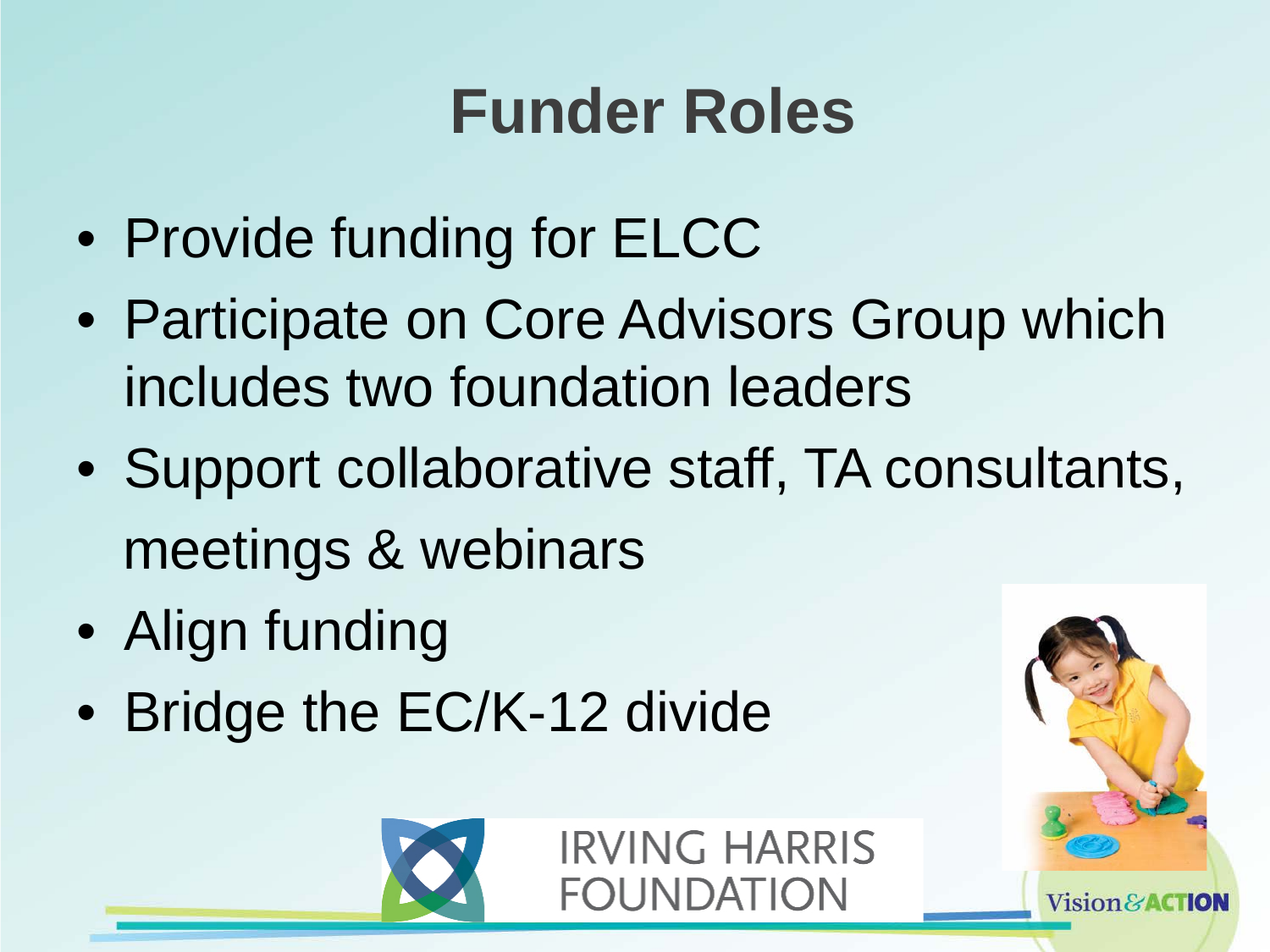### **Outcomes**

#### **Race to the Top – Early Learning Challenge 1**

- 37 states were supported with tools, technical assistance and consultation to apply for RtT ELC grants
- \$550 million awarded to 9 states
- The focused remained comprehensive

#### **Race to the Top – Early Learning Challenge 2**

– 5 additional states were supported in rewriting their applications and were awarded \$175 million in grants

**IRVING HARRIS** 

Vision&

FOUNDATION